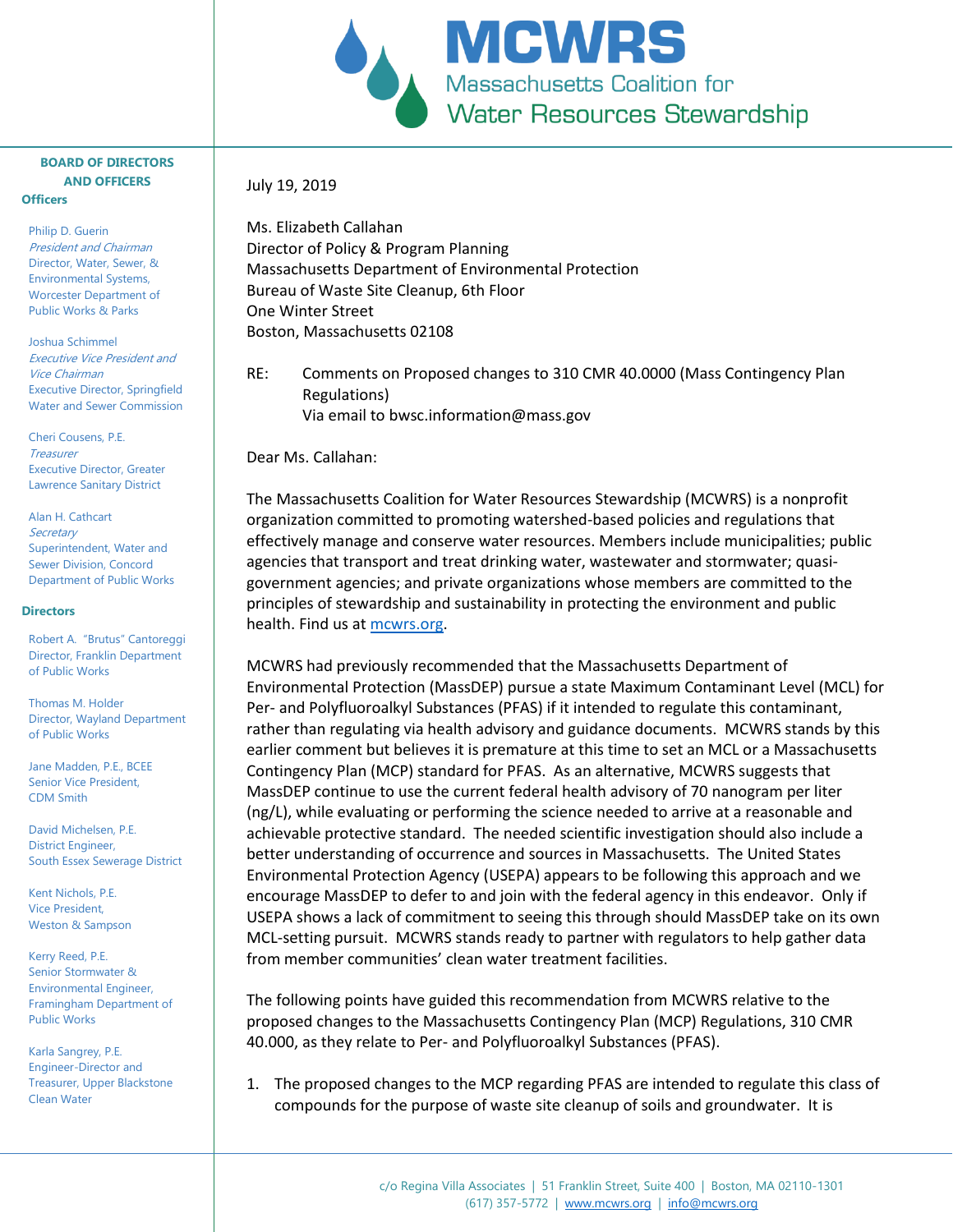understood that the levels of PFAS being proposed as reportable concentrations in in groundwater (GW1) will guide development of a drinking water Maximum Contaminant Level (MCL) in the near future. The greater concern for MCWRS and its members is the establishment of an MCL for PFAS and identification of wastewater, land applied or landfilled wastewater residuals, or stormwater as potential PFAS sources.

- 2. The MCWRS and its members share MassDEP's goals of public health and environmental protection. We believe these objectives are best achieved through the use of sound science based on objective research and data collection. The extremely low levels of PFAS proposed for reportable concentrations under the MCP and ultimately for a drinking water MCL strike us as being overly conservative. The desire to set standards that are all-protective and risk free from a health perspective has to be tempered by the reality of waste site cleanup and drinking water treatment costs and technical feasibility. The Safe Drinking Water Act includes many examples of contaminant MCLs that are generally protective of public health by reducing health risks to acceptable levels but not eliminating all risks (e.g., THMs, HAAs, Lead, Arsenic). Maximum Contaminant Level Goals are often set to a concentration of zero, but the MCLs are typically higher to recognize the feasibility of achieving desired levels and the diminishing health benefits derived as standards reach ever lower limits.
- 3. The science of PFAS fate and transport is still emerging. The Water Research Foundation (WRF) currently is soliciting proposals regarding the occurrence of PFAS compounds in U.S. wastewater treatment plants to determine the fate of PFAS compounds during wastewater treatment. Because of PFAS use in a wide variety of consumer care products, PFAS have been found in wastewater treatment influent and effluent, with municipal wastewater effluents and biosolids now being viewed as potential sources of PFAS to the aquatic environment. Given that approximately 55% of biosolids generated in the US are being land applied it is critical to first understand the fate and transport of these compounds before significantly disrupting how wastewater and biosolids are managed. Setting these MCP levels prematurely could markedly impact utilities across the Commonwealth.
- 4. The science of PFAS health effects is not clear or consistent. This is best demonstrated by the vast discrepancies in PFAS health limits (including drinking water standards) across the United States and internationally. New York is looking at a standard of 10 ng/L, Germany's limit is 100 ng/L, Canada has a 200 ng/L limit for PFOA, Australia has a limit of 560 ng/L and North Carolina is at 2,000 ng/L. Massachusetts appears to be moving to a standard of 20 ng/L; at the low end of the spectrum. MCWRS appreciates that public opinion, formed through media coverage and empowered interest groups, puts tremendous pressure on MassDEP to set standards at or near detection limits. It is understood that there are health impacts from PFAS at some low level but there remains significant uncertainty about what that level may be. MCWRS believes that the current federal health advisory of 70 ng/L is very protective and appropriate until gaps in scientific understanding are closed. Selecting the lowest possible levels may satisfy those with health-based concerns but the implications are enormous for ratepayers, who would fund water treatment and wastewater treatment upgrades, economic growth, which may be stymied by site cleanup costs, and the public at large, who will see failing infrastructure continue as limited funds are diverted to PFAS removal.
- 5. PFAS has been around for seven decades; it is not a new contaminant but we now know it bioaccumulates and much remains to be learned about long-term health effects. Today, through improved analytical methods, we also have the ability to detect PFAS at extremely low levels and are